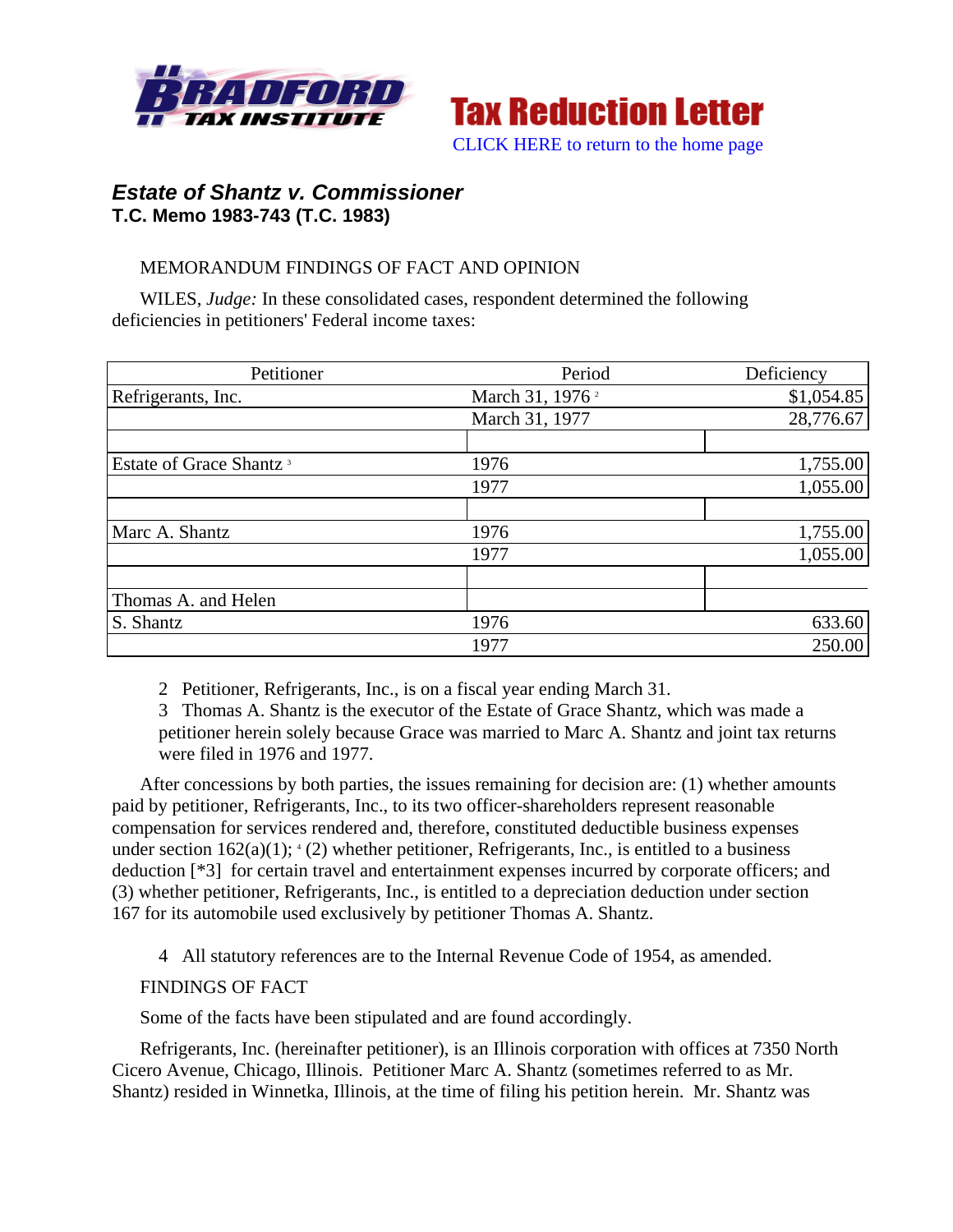married to Grace Shantz, who died in February 1977. During the years in issue, they filed joint Federal income tax returns. Petitioner Thomas A. Shantz (hereinafter Thomas) and Helen S. Shantz, husband and wife, also resided in Winnetka, Illinois, when they filed their petition herein. During the years in issue, each of the petitioners filed their Federal income tax returns with the Midwest Service Center, Internal Revenue Service at Kansas City, Missouri.

Petitioner is [<sup>\*4</sup>] a closely held corporation, organized by Mr. Shantz about 1957, with 100 percent of the stock held by members of the Shantz family. Marc A. Shantz and Grace C. Shantz are the parents of Thomas and Richard A. Shantz. During the taxable year ending March 31, 1977, the stock of petitioner was held in the following amounts:

| Shareholder            | No. of Shares | Percentage Ownership |
|------------------------|---------------|----------------------|
| <b>Estate of Grace</b> |               |                      |
| C. Shantz              | 2,500         | 53%                  |
| Marc A. Shantz         | 600           | 13%                  |
| Thomas A. Shantz       | 1,300         | 28%                  |
| Richard A. Shantz      | 300           | 6%                   |
|                        | 4,700         | 100%                 |

Petitioner issued dividends in the following amounts for the following years:

| Taxable   | Dividend  | <b>Total Dividends</b> |
|-----------|-----------|------------------------|
| Year(s)   | Per Share | Per Year               |
| 1971-1975 | \$12.00   | \$56,400.00            |
| 1976      | 5.00      | 23,500.00              |
| 1977      |           |                        |

Petitioner is a manufacturers' representative firm. In this capacity, petitioner solicits manufacturers to obtain the authorization to market and sell their product lines to various wholesalers and original equipment manufacturers. It does not stock the items it sells, rather it takes orders for the manufacturers and receives a commission on the gross sales. Petitioner specializes in selling components, parts, and pieces for refrigeration, [\*5] heating, and air conditioning systems to wholesalers within a 500-mile radius of Chicago.Primarily a selling organization with no substantial assets, petitioner relies heavily upon the reputation and integrity of Mr. Shantz and Thomas for its continued success.

Thomas graduated from Marquette University in 1954 with a degree in electrical engineering and spent four year in the Marine Corps as a naval aviator. After leaving the Marines in June 1958, Thomas joined his father's business where he has worked throughout the years in issue. Prior to 1976, Mr. Shantz (Thomas's father) was president, treasurer and chairman of the board of petitioner. Thomas was vice president and sales manager. Throughout 1975 and beginning 1976, Thomas was considering going into business for himself. He had a constant dialogue concerning this with his father who induced Thomas to stay with the company by promising him increased participation in management and a higher salary. In the spring of 1976, Thomas was offered a salesman's position with a manufacturer which he represented at a salary of \$35,000 a year. In order to prevent Thomas from leaving, he was elected president of petitioner and his salary [\*6] increased to \$40,000 a year on June 15, 1976, at the annual shareholders and directors meeting. Thereafter, Thomas took over as president of petitioner.

As president, Thomas's primary responsibility was to initiate and maintain contracts with manufacturers. Additional duties of the president included making sales presentations, conducting correspondence, and supervising sales personnel. During 1976 and 1977, through Thomas's efforts, petitioner acquired the right to merchandise two new product lines. Sales of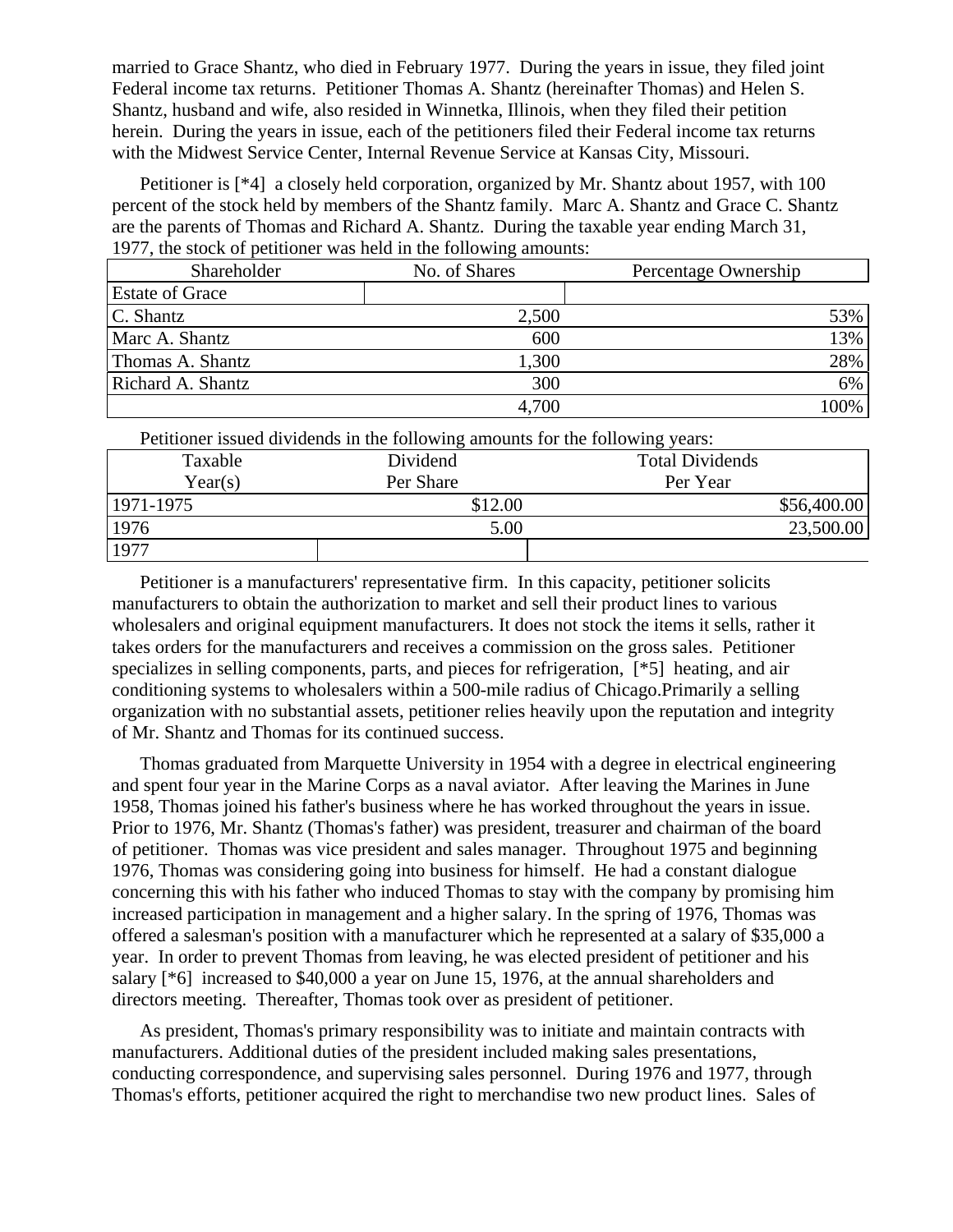these two product lines were responsible for the significant increase in petitioner's gross commissions during its 1977 fiscal year.

After Thomas was elected president, his father, as treasurer and chairman of the board, maintained an active role in the management of the company. He maintained contacts with old customers and consulted with Thomas concerning business matters. On December 26, 1976, Mr. Shantz suffered from a stroke and was substantially incapacitated. He was, however, mentally competent to give advise and throughout fiscal year 1977 continued to participate in the management of petitioner.

Petitioner did not use a set formula for determining the salaries [\*7] or bonuses paid to its officers or employees, but they were generally dependent upon market conditions and job performance. The following table illustrates the salary and bonus history of Mr. Shantz and Thomas in relation to petitioner's gross and net commissions:

|         |            |              |               |              | Petitioner's | <b>Net</b>          |
|---------|------------|--------------|---------------|--------------|--------------|---------------------|
| Taxable | Mr. Shantz |              | <b>Thomas</b> |              | Gross        | Commissions         |
| Year    | Salary     | <b>Bonus</b> | Salary        | <b>Bonus</b> | Commissions  | <b>Before Wages</b> |
| 1973    |            |              | \$24,000      | \$8,000      |              |                     |
| 1974    | 24,000     | \$5,000      | 24,000        | 10,000       |              |                     |
| 1975    | 24,000     |              | 24,000        | 10,000       | \$302,288    | \$147,671           |
| 1976    | 24,000     |              | 24,666        | 10,000       | 204,097      | 60,432              |
| 1977    | 24,000     | 15,000       | 560,000       | 26,000       | 306,906      | 155,020             |

5 At the annual meeting of shareholders and directors, held June 15, 1976, it was resolved that Thomas's salary would continue at \$40,000, and no explanation was offered as to why he received \$60,000.

In the notice of deficiency, respondent allowed petitioner a deduction for the compensation paid to Mr. Shantz and Thomas during fiscal year 1977 in the following amounts:

|              | Claimed  | Allowed | <b>Disallowed</b> |
|--------------|----------|---------|-------------------|
| Mr. Shantz   |          |         |                   |
| Salary       | \$24,000 | \$9,000 | \$15,000          |
| <b>Bonus</b> | 15,000   | 5,000   | 10,000            |
|              |          |         |                   |
| Thomas       |          |         |                   |
| Salary       | 60,000   | 36,000  | 24,000            |
| <b>Bonus</b> | 26,000   | 10,000  | 16,000            |

 [\*8] In the notice of deficiency respondent also disallowed numerous travel and entertainment deductions, taken by petitioner during its 1976 and 1977 fiscal years. Respondent disallowed a deduction for the annual dues of \$1,500 paid to the Bob O'Link Golf Club which was used primarily by Mr. Shantz to entertain officers of the various manufacturing concerns that petitioner represented. Respondent further disallowed a deduction for club charges incurred in entertaining clients during the 1976 and 1977 taxable years in the amounts of \$2,334 and \$1,625, respectively. Respondent also disallowed a deduction for the expenses incurred by Thomas's wife, Helen, to attend the annual convention of the American Society of Heating, Refrigerating, and Air Conditioning Engineers, held in Dallas, Texas, in 1976. Thomas felt it was necessary to have Helen present at this convention because several manufacturers that petitioner represented requested she attend and that she assist in staffing the hospitality suite with other manufacturers' wives during the convention.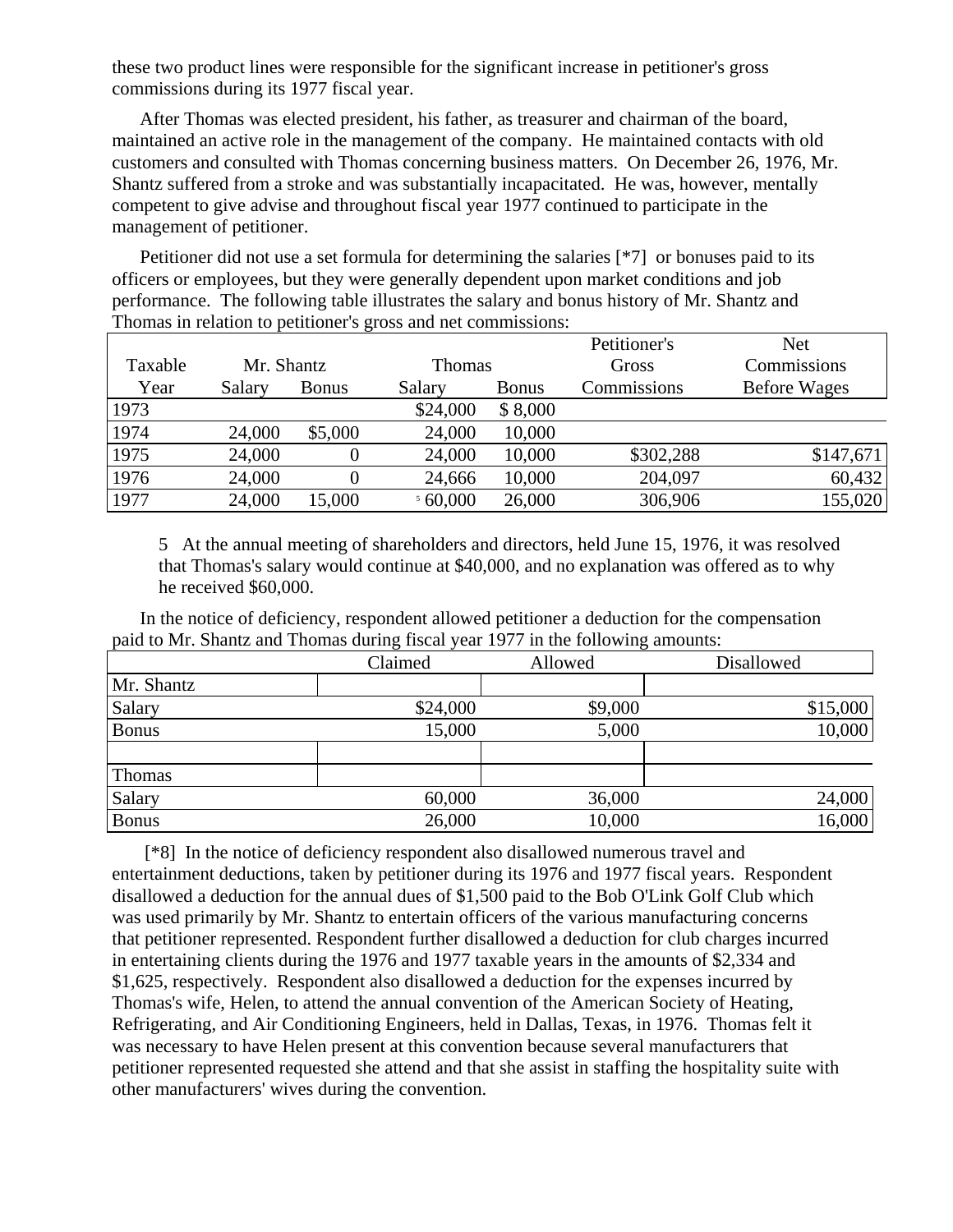In addition to petitioner's travel and entertainment expenses, respondent, in the notice of deficiency, disallowed a depreciation deduction [\*9] taken on petitioner's automobile which was used exclusively by Thomas during the years in issue. Except for commuting, Thomas used the automobile for business purposes. It was driven about 18,000 to 20,000 miles annually; this includes mileage for Thomas's commuting to and from work, about 6 to 8 miles each way. Petitioner claimed depreciation deductions for the automobile in its 1976 and 1977 fiscal years in the amounts of \$1,700 and \$500, respectively. Respondent has allowed the depreciation deductions in the amounts of \$1,020 and zero, respectively.

# **OPINION**

#### Issue 1. *Reasonable Compensation*

Section 162(a)(1) provides that a corporation is entitled to a deduction for all ordinary and necessary expenses paid or incurred in carrying on its trade or business including "a reasonable allowance for salaries or other compensation for personal services actually rendered." We must determine whether the compensation paid to Mr. Shantz and Thomas in petitioner's fiscal year ending March 31, 1977, was reasonable compensation under section  $162(a)(1)$ . This is a question of fact and petitioners bear the burden of proof. See e.g., *Botany Worsted Mills v. United States,* 278 U.S. 282 (1929); [\*10] *Home Interiors & Gifts, Inc. v. Commissioner,* 73 T.C. 1142, 1155 (1980); *Dielectric Materials Co. v. Commissioner,* 57 T.C. 587, 591 (1972).

In determining the reasonableness of the compensation, several factors should be considered including the employee's qualifications; the nature, extent, and scope of the employee's work; the size and complexity of the business; a comparison of salaries paid with the gross income and the net income; the prevailing economic conditions; comparison of salaries with distributions to shareholders; the prevailing rates of compensation for comparable positions in comparable concerns; the salary policy of the taxpayer as to all employees; and in the case of small corporations with a limited number of officers, the amount of compensation paid to the particular employee in previous years. All facts must be considered and no single factor is determinative. *Home Interiors & Gifts, Inc., supra* at 1155-1156, citing and quoting from *Mayson Mfg. Co. v. Commissioner,* 178 F. 2d 115, 119 (6th Cir. 1949), revg. a Memorandum Opinion of this Court. In addition, where officer-shareholders, in [\*11] control of a corporation, set their own compensation, careful scrutiny is required to determine if the compensation is in fact a distribution of earnings and profits. *Charles Schneider & Co. v. Commissioner,* 500 F. 2d 148, 152 (8th Cir. 1974), affg. a Memorandum Opinion of this Court, cert. denied 420 U.S. 908 (1975).

The following chart shows the salaries and bonuses paid by petitioner, and the amount that respondent, in the notice of deficiency, determined to be reasonable compensation for the officers of petitioner during the fiscal year 1977:

| ັ<br>Mr. Shantz | Paid     | Allowed |
|-----------------|----------|---------|
| Salary          | \$24,000 | \$9,000 |
| <b>Bonus</b>    | 15,000   | 5,000   |
|                 |          |         |
| Thomas          |          |         |
|                 |          |         |
| Salary          | 60,000   | 36,000  |
| <b>Bonus</b>    | 26,000   | 10,000  |

Respondent introduced no witnesses to testify that the compensation he allowed was in fact reasonable for the services rendered, and we do not know exactly how these figures were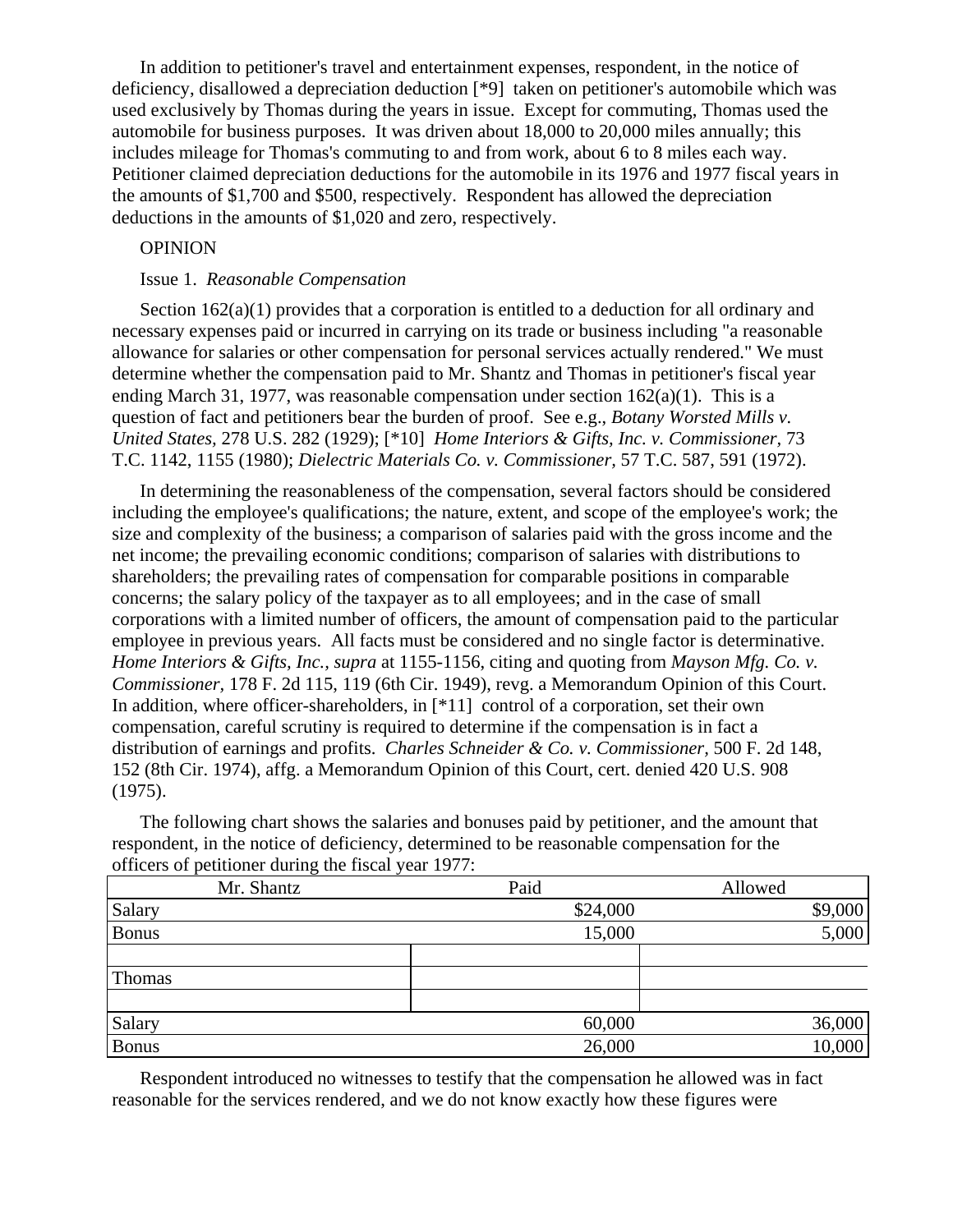derived. On the other hand, Thomas testified for petitioner that the compensation paid was reasonable.Indeed, Thomas was the only witness who testified at trial.

After reviewing the record herein, we do not accept either respondent's or petitioner's figures. Upon consideration [\*12] of all the relevant factors, we find that petitioner has satisfied his burden of proof that the following amounts paid during the fiscal year 1977 constituted reasonable compensation:

|            | Salary   | Bonus       |
|------------|----------|-------------|
| Mr. Shantz | \$24,000 | ,000<br>JJ. |
| Thomas     | 40,000   | 26,000      |

The findings of fact set out fully the various services which Mr. Shantz and Thomas performed to justify their compensation. We need not review all those services here. Instead, we will only discuss those factors upon which we placed our greatest reliance in determining Mr. Shantz's and Thomas's reasonable compensation for petitioner's 1977 fiscal year.

We note at the outset that petitioner paid dividends six years prior to the year in issue. From 1971 through 1975, petitioner paid an annual dividend of \$12 per share, for a total dividend distribution of \$56,400 per year. While there is no evidence as to the amount of gross commissions received during the years 1971 through 1974, petitioner received \$302,288 in gross commissions in 1975, a year in which it paid a \$12 per share dividend. During 1976 when petitioner's gross commissions dropped to \$204,097, it nonetheless paid a \$5 per share dividend, for [\*13] a total dividend distribution of \$23,500. During 1977, petitioner's gross commissions increased to the amount of \$306,906; yet petitioner paid no dividends that year.

Testifying on petitioner's behalf, Thomas explained that the dividends prior to 1977 were unusually high because his father "took great personal pleasure in paying [Grace Shantz] dividends \* \* \*," and since Grace died in February 1977, it was no longer necessary to pay artificially high dividends.  $\epsilon$  While this explanation is plausible, it does not explain why petitioner paid no dividends in its 1977 fiscal year. Accordingly, we conclude that some of the compensation paid to Mr. Shantz and Thomas during petitioner's fiscal year ending March 31, 1977, was in fact a distribution of earnings and profits.

6 We are convinced that dividends of \$56,400 in 1975 and \$23,500 in 1976, when petitioner has no substantial assets and netted before wages \$147,671 and \$60,000, respectively, are artifically high.

We will first consider Mr. Shantz's salary and bonus received during petitioner's 1977 fiscal year. In support of his position that the compensation was unreasonable, respondent relies heavily on the fact that [\*14] in December 1976, Mr. Shantz suffered a stroke and was partially incapacitated. Thomas, however, testified that after the stroke his father was mentally capable of rendering business advice, and that he in fact continued to consult regularly with his father concerning corporate affairs and management decisions. We found Thomas to be a credible witness and, because respondent introduced no evidence to refute this testimony, we accept Thomas's statement as fact. The evidence supports our findings that Mr. Shantz's salary, set at \$24,000 since 1974, constituted reasonable compensation for services rendered during the fiscal year 1977. With respect to Mr. Shantz's bonus, however, we are not convinced that a \$15,000 bonus was reasonable under the circumstances. In the four preceding years, when Mr. Shantz was president, treasurer and chairman of the board, the maximum bonus he received was \$5,000. Respondent has allowed a \$5,000 bonus for fiscal year 1977, and given Mr. Shantz's physical condition, we find this to be a reasonable bonus.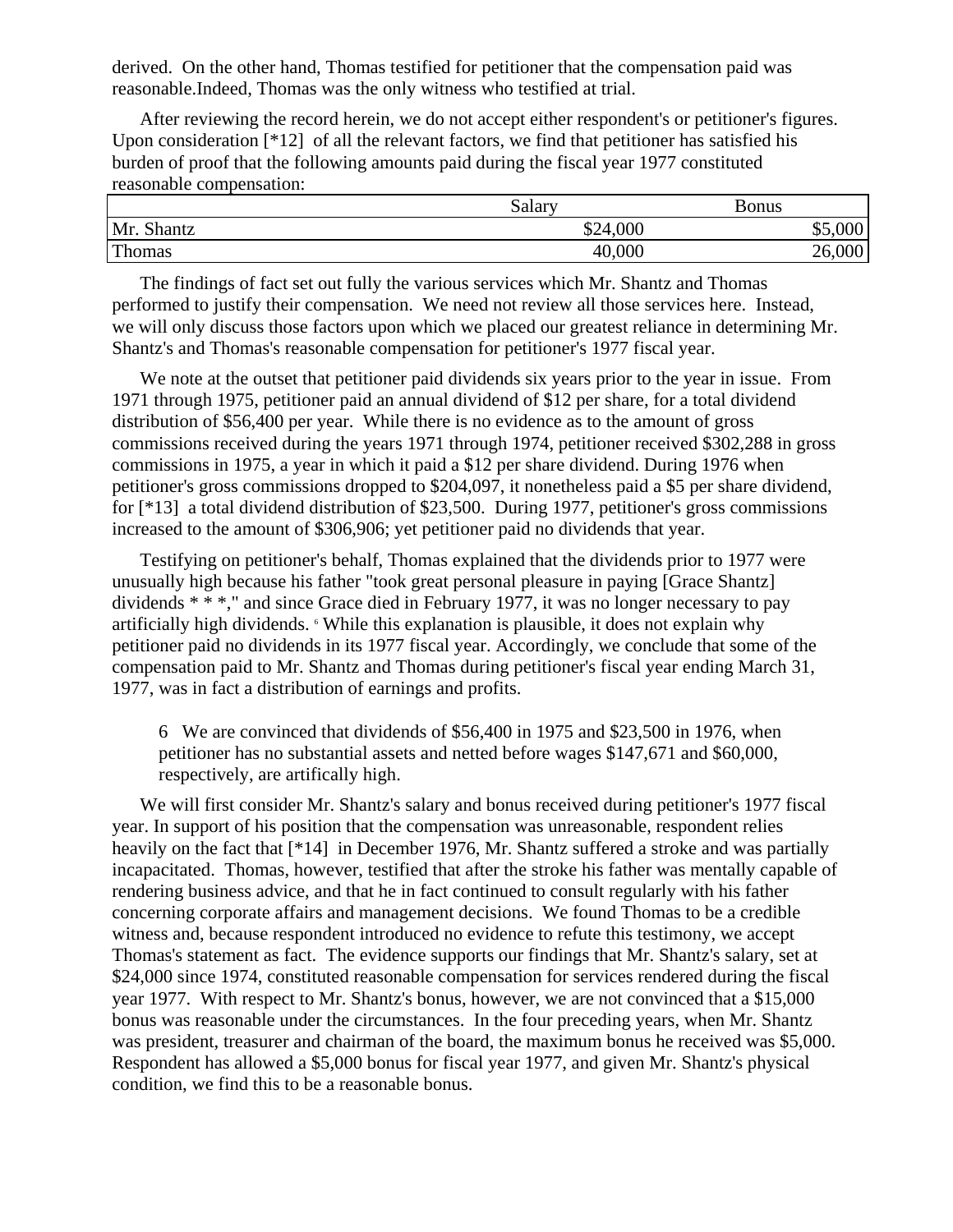We now turn to consideration of Thomas's salary and bonus received during petitioner's 1977 fiscal year. In support of his position that Thomas's [\*15] compensation was unreasonable, respondent points to the annual meeting of shareholders and directors held on June 15, 1976, which set Thomas's salary at \$40,000.  $\frac{7}{10}$  We agree with respondent that action by the board of directors fixing the salary is some indication of reasonable compensation, but it alone is not determinative. During 1975 and 1976 Thomas was considering leaving his father's company. In fact, he received an offer of \$35,000 a year from a manufacturer he represented. In order to induce Thomas to remain with petitioner, his father promised him greater participation in management and a higher salary, and on June 15, 1976, at the annual meeting, Thomas was elected president and his salary set at \$40,000.

7 While respondent maintains that the board of directors' resolution fixing Thomas's salary at \$40,000 is evidence that \$60,000 is unreasonable compensation, he does not explain why \$40,000 is not reasonable compensation or how he determined that \$36,000 was reasonable compensation.

In addition to his salary, Thomas expected his compensation to include a bonus. Petitioner had no formula for determining bonuses, but it was generally dependent upon profits and [\*16] performance. In the preceding three years, Thomas had received an annual bonus of \$10,000. In 1977, petitioner increased Thomas's bonus to \$26,000, which in view of his job performance that year, does not seem unreasonable.Thomas, as president of petitioner, solicited new manufacturers whom it could represent. During 1977, he was primarily responsible for bringing in two new product lines, the sales of which in large part increased petitioner's gross commissions from \$204,097 in 1976 to \$306,906 in 1977. In addition to acquiring new product lines, Thomas maintained good relationships with existing manufacturers.

Upon consideration of the record herein, we are convinced that the \$40,000 salary fixed by the board of directors and a \$26,000 bonus were reasonable compensation for services performed during petitioner's fiscal year ending March 31, 1977.

#### Issue 2. *Travel and Entertainment Expenses*

Respondent disallowed petitioner's claimed deductions for the annual dues and expenses incurred by Mr. Shantz in entertaining business clients at the Bob O'Link Golf Club during petitioner's 1976 and 1977 fiscal years in the amounts of \$3,834 and \$3,125, respectively.

Since the [\*17] club was used primarily for the purpose of entertaining present and prospective manufacturers that petitioner represented, we are confident that these were ordinary and necessary business expenses that would be deductible for Federal income tax purposes if properly substantiated.However, to be deductible, entertainment expenses must meet the strict substantiation requirements of section 274. Generally, section 274 provides that in order to deduct expenses associated with an entertainment facility, the taxpayer must establish that the facility is primarily used for the furtherance of his trade or business and the taxpayer must maintain records of such use. Sec.  $1.274-5(c)(6)(b)(iii)$ , Income Tax Regs. The taxpayer's records must show the amount, the time and place, the business purpose, and the business relation to the taxpayer of each person using the facility for each expenditure. Sec. 1.274- 5(b)(1), Income Tax Regs.

Petitioner has, at best, substantiated the time, place and the amount of each expenditure by receipts and monthly statements from the club. However, petitioner did not provide any evidence, other than Thomas's testimony, as to the business purpose or the business [\*18] relationship of each person using the facility. Since Thomas by his own admission was not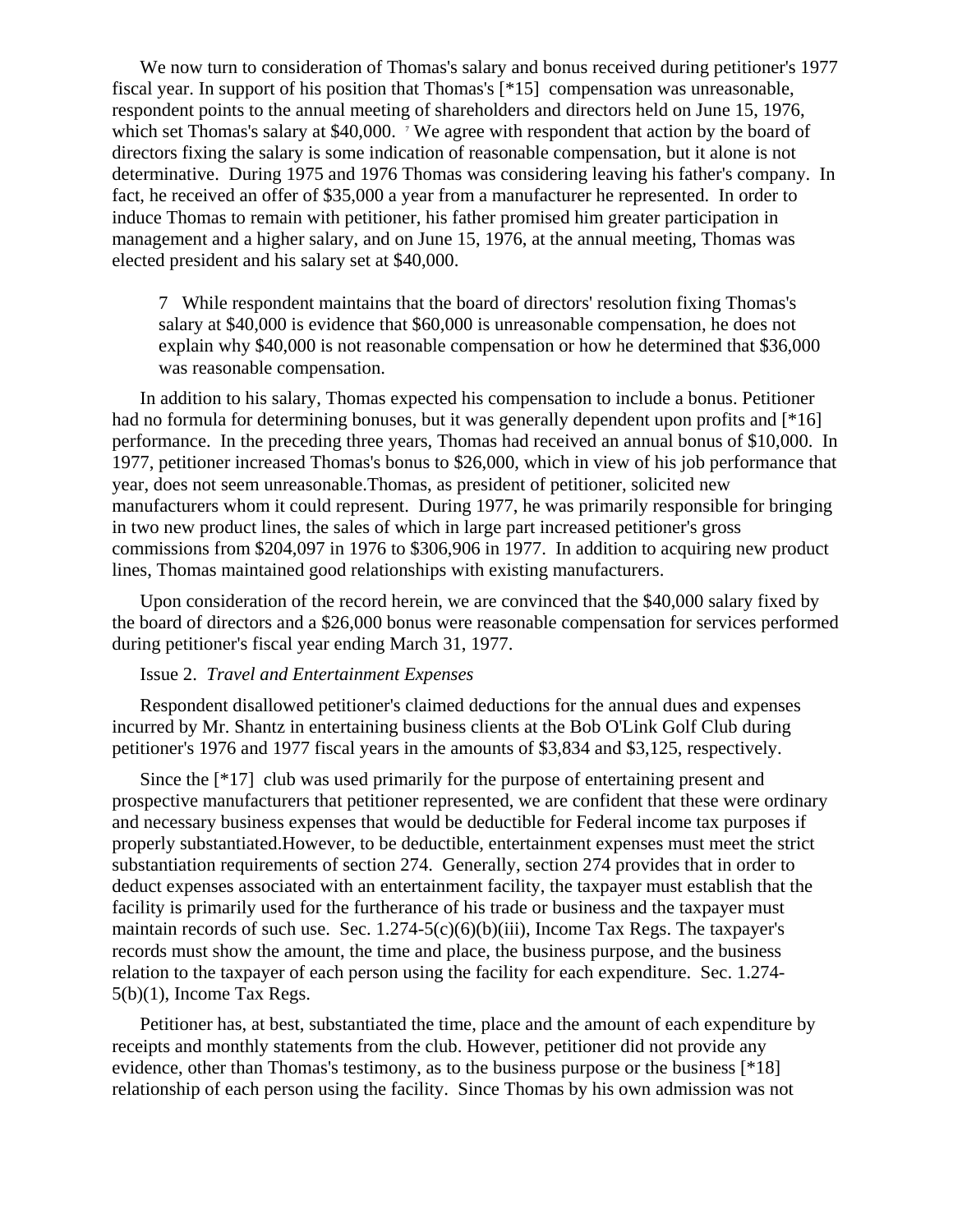present at these events, his conjecture as to the purpose and the relationship is insufficient to meet the substantiation requirements of section 274.  $\textdegree$  Section 1.274-5(c)(2), (3), Income Tax Regs. Accordingly, we hold that petitioner is not entitled to a business deduction for the club dues and charges incurred during the years in issue.

8 We do not imply that even if Thomas had been present at these events, his testimony would have been sufficient to meet the strict requirements of section 274, since he failed to provide any corroborating evidence concerning either the business relationship of the person using the facility or the business purpose of each event. Section  $1.274-5(c)(2)$ , (3), Income Tax Regs.

We now turn to consideration of whether petitioner can deduct the convention expenses attributable to Thomas's wife (Helen). To deduct these expenses, petitioner must establish that Helen's presence at the convention had a bona fide business purpose. Sec. 1.162-2(c), Income Tax Regs. Moreover, performance of incidental services or attendance at social functions will not cause [\*19] her expenses to qualify as deductible business expenses. See sec. 1.162-2(c), (d), Income Tax Regs.

Petitioner has failed to convince us that at the convention Thomas's wife did more than perform incidental services and attend social functions. Accordingly, we must find for respondent on this issue. <sup>9</sup> Rule 142, Tax Court Rules of Practice and Procedure; *Welch v. Helvering,* 290 U.S. 111 (1933).

9 While we did find as a fact that several manufacturers which petitioner represented requested that Thomas's wife (Helen) attend the convention and help staff the hospitality suite, this evidence alone is insufficient to establish a bona fide business purpose. Petitioner offered no evidence that Helen performed specific duties at the convention, or that her attendance was necessary to the business conducted at the convention. Moreover, there is no evidence that Thomas would have been less effective without his wife at the convention. See *Fenstermaker v. Commissioner,* T.C. Memo. 1978-210.

### Issue 3. *Depreciation Deduction*

Section 167(a) permits a deduction for the depreciation of property used in a trade or business. When, as in this case, [\*20] corporate property is used for both business and personal use, an allocation between uses is appropriate. *Henry Schwartz Corp. v. Commissioner,* 60 T.C. 728, 744 (1973). Respondent has disallowed part of petitioner's depreciation deduction for petitioner's automobile which was used exclusively by Thomas in fiscal year 1976, and disallowed all of the depreciation deduction in fiscal year 1977. With the exception of his daily commute to and from work, Thomas used the automobile exclusively for business purposes. The automobile was driven a total 18,000 to 20,000 miles per year, of which 3,000 to 4,000 miles were due to Thomas's commute to and from work. It is well settled law that commuting between ones home and place of employment is a nondeductible personal expense. Sec. 1.262-1(b)(5), Income Tax Regs. However, petitioner is entitled to depreciation deduction for the percentage of business use of the automobile. *Henry Schwartz Corp., supra* at 744.

Based upon the record, and bearing heavily against the petitioner whose inexactitude is of his own making, we conclude that a proper allocation for business use is 70 percent. *Cohan v. Commissioner,* 39 F. 2d 540 (2d Cir. 1930). [\*21] Therefore, petitioner is entitled to deduct 70 percent of the automobile's depreciation.

To reflect the foregoing,